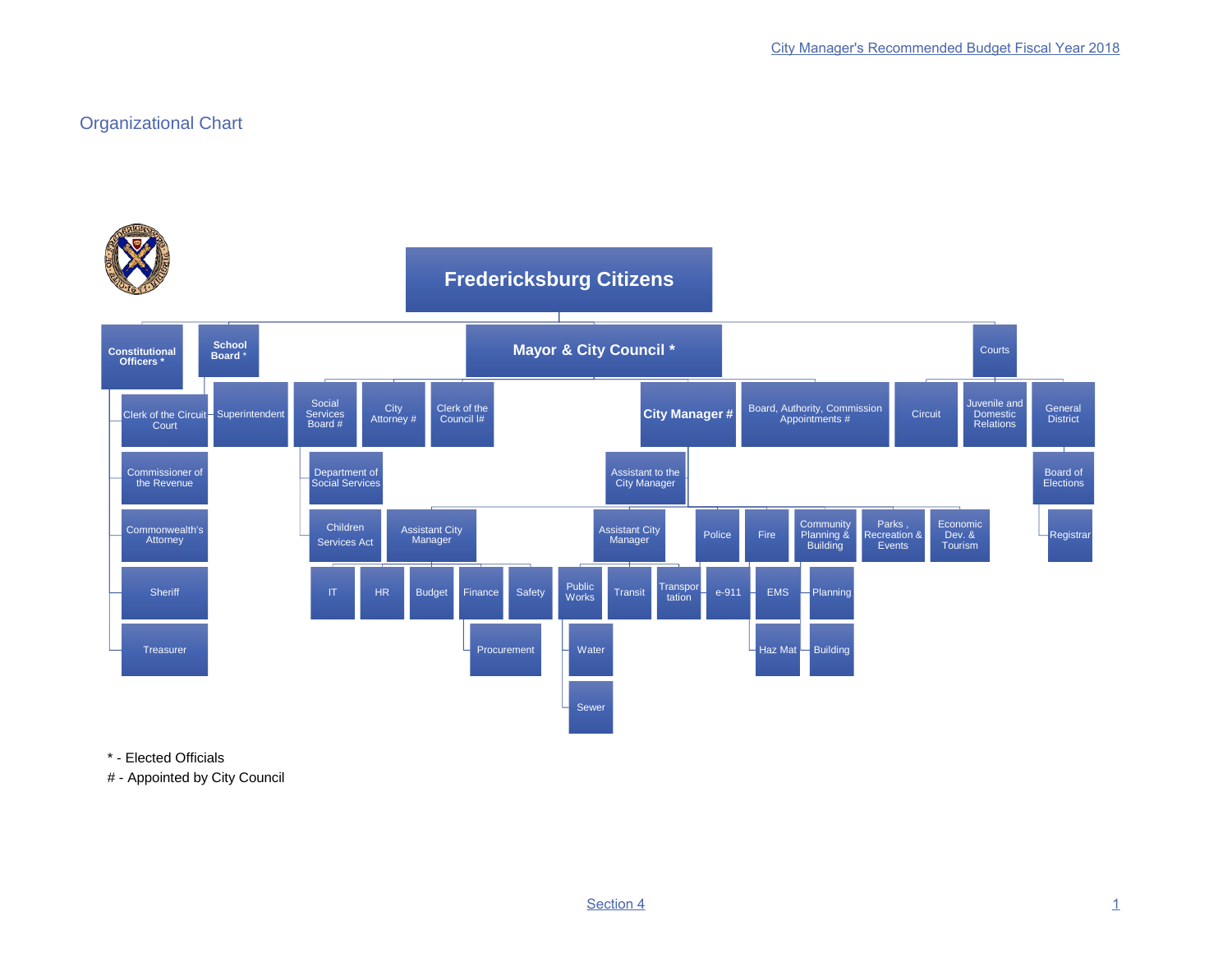| <b>Full-Time Employees</b>               | FY 2015                 | FY 2016        | FY 2017        | FY 2017<br><b>Amended</b> | <b>FY 2018</b><br><b>Recommend</b> |
|------------------------------------------|-------------------------|----------------|----------------|---------------------------|------------------------------------|
| <b>General Fund</b>                      |                         |                |                |                           |                                    |
| <b>Clerk of Council</b>                  | 1                       | 1              | $\mathbf{1}$   | $\mathbf{1}$              | 1                                  |
| City Manager's Office                    | $\overline{\mathbf{4}}$ | 4              | $\overline{4}$ | 5                         | 5                                  |
| <b>City Attorney</b>                     | $\overline{2}$          | $\overline{2}$ | $\overline{2}$ | $\overline{2}$            | $\overline{2}$                     |
| <b>Human Resources</b>                   | 3                       | 3              | 3              | 3                         | 3                                  |
| Commissioner of the Revenue              | 11                      | 11             | 11             | 11                        | 11                                 |
| Treasurer                                | 8                       | 8              | 8              | 8                         | 8                                  |
| <b>Fiscal Affairs</b>                    | $\overline{7}$          | 8              | 8              | 8                         | 8                                  |
| Information Technology                   | 6                       | $\overline{7}$ | $\overline{7}$ | $\overline{7}$            | 8                                  |
| Registrar                                | 1                       | 1              | $\mathbf{1}$   | 1                         | 1                                  |
| Safety & Risk Management                 | $\mathbf{1}$            | 1              | $\mathbf{1}$   | 1                         | 1                                  |
| <b>Circuit Court</b>                     | $\mathbf{1}$            | 1              | $\mathbf{1}$   | 1                         | $\mathbf{1}$                       |
| <b>Clerk of the Circuit Court</b>        | 10                      | 10             | 10             | 10                        | 10                                 |
| Sheriff                                  | 23                      | 23             | 23             | 23                        | 23                                 |
| Commonwealth's Attorney                  | 12                      | 13             | 13             | 13                        | 13                                 |
| Police                                   | 80                      | 80             | 80             | 80                        | 80                                 |
| Fire                                     | 44                      | 44             | 44             | 44                        | 45                                 |
| Fire - EMS                               | 11                      | 13             | 14             | 14                        | 14                                 |
| Community Planning & Building - Building | 9                       | 9              | 8              | 8                         | 8                                  |
| Community Planning & Building - Planning | $\overline{7}$          | 8              | $\overline{7}$ | $\overline{7}$            | $\overline{7}$                     |
| Transportation                           | $\overline{0}$          | $\Omega$       | $\Omega$       | $\mathbf{1}$              | $\mathbf{1}$                       |
| <b>Animal Control</b>                    | $\mathbf{1}$            | 0              | 0              | 0                         | $\mathbf 0$                        |
| E911 Communications                      | 16                      | 16             | 17             | 17                        | 17                                 |
| PW Engin. & Admin.                       | $\overline{7}$          | $\overline{7}$ | $\overline{7}$ | $\overline{7}$            | $\overline{7}$                     |
| <b>PW Street Maintenance</b>             | 13                      | 13             | 13             | 13                        | 13                                 |
| PW Drainage                              | $\overline{4}$          | 4              | $\overline{4}$ | 4                         | $\Omega$                           |
| <b>PW Traffic</b>                        | 6                       | 6              | 6              | 6                         | 6                                  |
| PW Shop and Garage                       | 12                      | 12             | 12             | 12                        | 12                                 |
| PW Graphics                              | $\mathbf{1}$            | $\mathbf 0$    | $\mathbf 0$    | $\mathbf 0$               | 0                                  |
| <b>PW Street Sanitation</b>              | 12                      | 12             | 12             | 12                        | 12                                 |
| PW Refuse Collection                     | 11                      | 11             | 11             | 11                        | 11                                 |
| PW Recycling Collection                  | $\overline{2}$          | $\overline{2}$ | $\overline{2}$ | $\overline{2}$            | $\overline{2}$                     |
| <b>Public Facilities</b>                 | 13                      | 13             | 13             | 13                        | 13                                 |
| Public Facilities - Sp. Projects         | 0                       | 0              | $\mathbf 0$    | $\mathbf 0$               | $\mathbf 0$                        |
| Parks & Rec - Admin                      | 5                       | 5              | 5              | 5                         | 5                                  |
| Parks & Rec - Supervision                | 5                       | 5              | 5              | 5                         | 5                                  |
| Parks & Rec - Maint.                     | 9                       | 9              | 9              | 9                         | 9                                  |
| Economic Development & Tourism           | 6                       | 6              | 6              | 6                         | 6                                  |
| <b>Total General Fund</b>                | 364                     | 368            | 368            | 370                       | 368                                |

## **PERSONNEL TABLE**